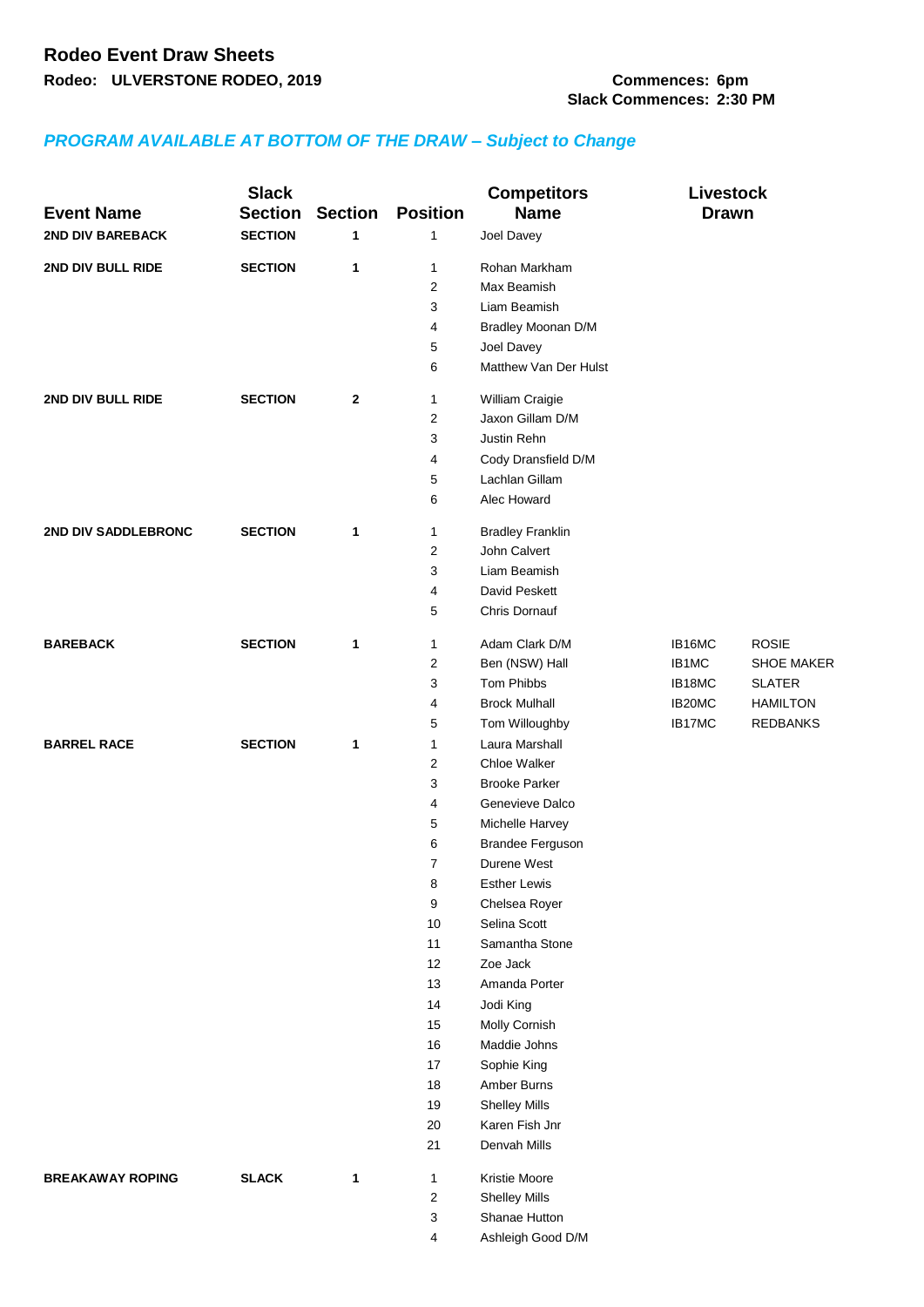|                           |                |              | 5              | Nicole King             |         |                      |
|---------------------------|----------------|--------------|----------------|-------------------------|---------|----------------------|
|                           |                |              | 6              | Shayleigh Ingelse       |         |                      |
|                           |                |              | 7              | Karen Shegog            |         |                      |
|                           |                |              | 8              | Denvah Mills            |         |                      |
|                           |                |              | 9              | <b>Brooke Parker</b>    |         |                      |
|                           |                |              | 10             | Durene West             |         |                      |
|                           |                |              | 11             | <b>Esther Lewis</b>     |         |                      |
|                           |                |              | 12             | Brandee Ferguson        |         |                      |
|                           |                |              | 13             | Jessica Brooks          |         |                      |
| <b>BREAKAWAY ROPING</b>   | <b>SECTION</b> | $\mathbf 1$  | $\mathbf{1}$   | Jessica Marsh           |         |                      |
|                           |                |              | 2              | Georgie Kapeller        |         |                      |
|                           |                |              | 3              | Erin Beattie            |         |                      |
|                           |                |              | 4              | Chelsea Royer           |         |                      |
|                           |                |              | 5              | Danielle Hamilton       |         |                      |
|                           |                |              | 6              | Dakota Smith            |         |                      |
|                           |                |              | $\overline{7}$ | Amber Burns             |         |                      |
|                           |                |              | 8              | Cody Smith              |         |                      |
|                           |                |              | 9              | Kylee Ferguson          |         |                      |
|                           |                |              | 10             | Laura Marshall          |         |                      |
|                           |                |              | 11             | Meredith Rehn           |         |                      |
|                           |                |              | 12             | Karen Fish Jnr          |         |                      |
| <b>BULL RIDE</b>          | <b>SECTION</b> | $\mathbf{1}$ | 1              | Tom Willoughby          | 1504 MC | <b>HESTON</b>        |
|                           |                |              | 2              | Wade Rehn               | 706 MC  | MAC DOG              |
|                           |                |              | 3              | Kyle Maskiell           | 87 MC   | <b>RATTLE N HUM</b>  |
|                           |                |              | 4              | Adam Clark D/M          | 1302 MC | <b>ROAD TRIP</b>     |
|                           |                |              | 5              | Rohan Markham           | 1404 MC | <b>UNKNOWN</b>       |
|                           |                |              | 6              | Liam Beamish            | 253 MC  | <b>MAVERIC</b>       |
|                           |                |              | 7              | <b>Calvin Saunders</b>  | 121 MC  | <b>MANION MAULER</b> |
|                           |                |              | 8              | <b>Guy Goss</b>         | 286 MC  | <b>RIFF RAFF</b>     |
|                           |                |              | 9              | Chris Dornauf           | 705 MC  | <b>RED BULL</b>      |
|                           |                |              | 10             | Joshua Clark            | 1401 MC | <b>BUSH BANDIT</b>   |
|                           |                |              | 11             | Will Purcell            | 100 MC  | <b>RUSTY</b>         |
|                           |                |              | 12             | <b>Bradley Franklin</b> | 1402 MC | HILLBILLY BLUE       |
|                           |                |              |                |                         |         |                      |
| <b>JUNIOR BARREL RACE</b> | <b>SECTION</b> | 1            | 1              | <b>Bella Jones</b>      |         |                      |
|                           |                |              | 2              | Codie Lewis             |         |                      |
|                           |                |              | 3              | Brandee Ferguson        |         |                      |
|                           |                |              | 4              | Denvah Mills            |         |                      |
|                           |                |              | 5              | Jody Jones              |         |                      |
|                           |                |              | 6              | Jaz Hutchins            |         |                      |
|                           |                |              | $\overline{7}$ | Cade Ferguson           |         |                      |
|                           |                |              | 8              | Cody Smith              |         |                      |
|                           |                |              | 9              | Grace Simpson D/M       |         |                      |
|                           |                |              | 10             | Gemma Rehn              |         |                      |
|                           |                |              | 11             | Reba Baker              |         |                      |
|                           |                |              | 12             | Emily Jones D/M         |         |                      |
|                           |                |              | 13             | Sophie King             |         |                      |
|                           |                |              | 14             | Payton Viney            |         |                      |
|                           |                |              | 15             | Mikayla Baker           |         |                      |
| <b>JUNIOR BULL RIDE</b>   | <b>SECTION</b> | 1            | 1              | Jack Winsper            |         |                      |
|                           |                |              | 2              | Harry Driver D/M        |         |                      |
|                           |                |              | 3              | Mitchell Innes D/M      |         |                      |
| <b>JUNIOR BULL RIDE</b>   | <b>SECTION</b> | $\mathbf{2}$ | 1              | Lachlan Gillam          |         |                      |
|                           |                |              | $\overline{c}$ | Max Beamish             |         |                      |
|                           |                |              |                |                         |         |                      |
| <b>JUNIOR STEER RIDE</b>  | <b>SECTION</b> | 1            | 1              | Colby Walker            |         |                      |
|                           |                |              | 2              | Mitchell Innes D/M      |         |                      |
|                           |                |              | 3              | Payton Viney            |         |                      |
|                           |                |              | 4              | Lachlan Gillam          |         |                      |
|                           |                |              | 5              | Jaz Hutchins            |         |                      |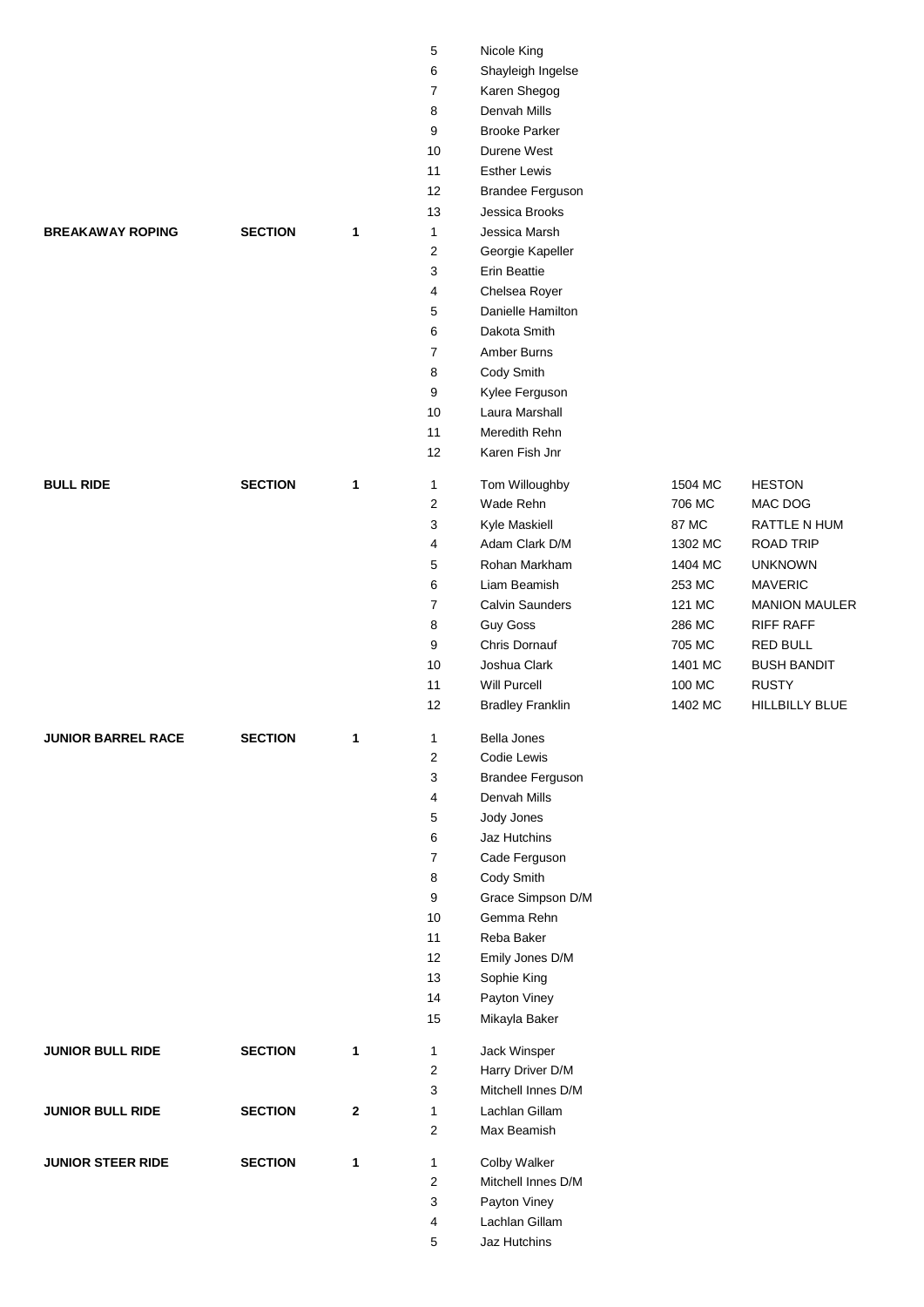| <b>JUNIOR STEER RIDE</b> | <b>SECTION</b> | $\mathbf{2}$ | 1                       | Max Beamish             |              |                |
|--------------------------|----------------|--------------|-------------------------|-------------------------|--------------|----------------|
|                          |                |              | 2                       | Jack Winsper            |              |                |
|                          |                |              | 3                       | Lane Viney D/M          |              |                |
|                          |                |              | 4                       | Cade Ferguson           |              |                |
| <b>JUNR BREAKAWAY</b>    | <b>SECTION</b> | 1            | 1                       | Cade Ferguson           |              |                |
|                          |                |              | $\overline{2}$          | Cody Moore              |              |                |
|                          |                |              | 3                       | Maddix Lovett           |              |                |
|                          |                |              | 4                       | Cody Smith              |              |                |
|                          |                |              | 5                       | Denvah Mills            |              |                |
|                          |                |              | 6                       | Paige Knott             |              |                |
|                          |                |              | $\overline{7}$          | Reba Baker              |              |                |
|                          |                |              |                         |                         |              |                |
| <b>JUNR BREAKAWAY</b>    | <b>SECTION</b> | $\mathbf{2}$ | 1                       | Jaz Hutchins            |              |                |
|                          |                |              | 2                       | Payton Viney            |              |                |
|                          |                |              | 3                       | Sophie King             |              |                |
|                          |                |              | 4                       | Mikayla Baker           |              |                |
|                          |                |              | 5                       | Brandee Ferguson        |              |                |
|                          |                |              | 6                       | Jack Winsper            |              |                |
| <b>JUNR TEAM ROPING</b>  | <b>SECTION</b> | 1            | 1                       | Mikayla Baker           |              |                |
|                          |                |              | $\overline{2}$          | Denvah Mills            |              |                |
|                          |                |              | 3                       | <b>Brandee Ferguson</b> |              |                |
|                          |                |              | 4                       | Cody Moore              |              |                |
|                          |                |              | 5                       | Cody Smith              |              |                |
|                          |                |              | 6                       | Jack Winsper            |              |                |
|                          |                |              | $\overline{7}$          | Cade Ferguson           |              |                |
|                          |                |              | 8                       | Maddix Lovett           |              |                |
|                          |                |              |                         |                         |              |                |
| <b>ROPE AND TIE</b>      | <b>SLACK</b>   | 1            | 1                       | Jack Winsper            |              |                |
|                          |                |              | 2                       | Peter Marsh             |              |                |
|                          |                |              | 3                       | Tom Willoughby          |              |                |
|                          |                |              | 4                       | Ty King                 |              |                |
|                          |                |              | 5                       | Gavin Chapman           |              |                |
|                          |                |              | 6                       | Gary King               |              |                |
|                          |                |              | $\overline{7}$          | Luke Hamilton           |              |                |
| <b>ROPE AND TIE</b>      | <b>SECTION</b> | 1            | 1                       | Jay R Marsh             |              |                |
|                          |                |              | $\boldsymbol{2}$        | <b>Terry Evison</b>     |              |                |
|                          |                |              | 3                       | Ben Mallia              |              |                |
|                          |                |              | 4                       | Dylan Clark             |              |                |
|                          |                |              | $\sqrt{5}$              | Jay Green D/M           |              |                |
|                          |                |              | 6                       | Maddix Lovett           |              |                |
|                          |                |              | $\overline{7}$          | Nicholas Newman         |              |                |
| <b>SADDLE BRONC</b>      | <b>SECTION</b> | $\mathbf{1}$ | 1                       | David Peskett           | IB12MC       | <b>TANGO</b>   |
|                          |                |              | $\sqrt{2}$              | Ty King                 | IB8MC        | <b>NORMY</b>   |
|                          |                |              | 3                       | James Sclanders         | IB21MC       | BK             |
|                          |                |              | 4                       | Dylan Clark             | IB6MC        | OUTLAW         |
|                          |                |              | 5                       | Liam Beamish            | <b>IB7MC</b> | <b>COLOURS</b> |
|                          |                |              | 6                       | Tim Hammond             | IB15MC       | <b>DOTTY</b>   |
|                          |                |              | $\overline{7}$          | Tom Kerr                | IB11MC       | GYPSY          |
| <b>STEER WRESTLING</b>   | <b>SECTION</b> | 1            | $\mathbf{1}$            | <b>Terry Evison</b>     |              |                |
|                          |                |              | $\overline{\mathbf{c}}$ | Andrew McKenzie         |              |                |
|                          |                |              | 3                       | Dylan Clark             |              |                |
|                          |                |              | 4                       | Kyle Maskiell           |              |                |
|                          |                |              | 5                       | Lee Moore               |              |                |
| <b>STEER WRESTLING</b>   | <b>SECTION</b> | $\bf{2}$     | $\mathbf{1}$            | David Peskett           |              |                |
|                          |                |              | $\overline{\mathbf{c}}$ | Larry Elphinstone       |              |                |
|                          |                |              | 3                       | Ty King                 |              |                |
|                          |                |              | 4                       | Josh Myers              |              |                |
|                          |                |              | 5                       | Luke Hamilton           |              |                |
|                          |                |              |                         |                         |              |                |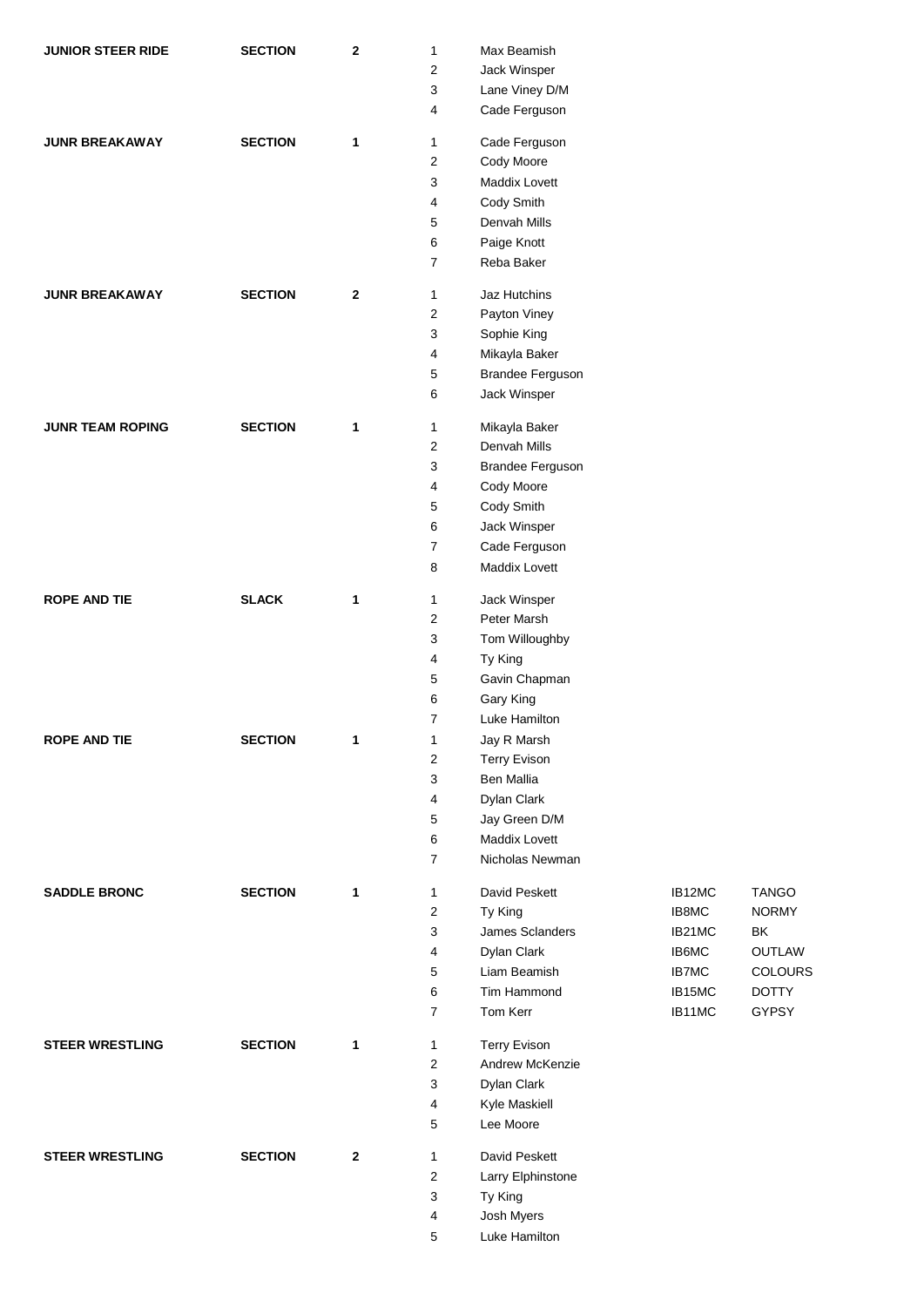|                    |                |             | 6              | Tom Willoughby        |
|--------------------|----------------|-------------|----------------|-----------------------|
| <b>TEAM ROPING</b> | <b>SLACK</b>   | 1           | $\mathbf{1}$   | Lee Moore             |
|                    |                |             | $\overline{2}$ | Mikayla Baker         |
|                    |                |             | 3              | Jay Green D/M         |
|                    |                |             | 4              | Colin Ferguson        |
|                    |                |             | 5              | Danielle Hamilton     |
|                    |                |             | 6              | Dean Beattie          |
|                    |                |             | $\overline{7}$ | Luke Hamilton         |
|                    |                |             | 8              | Justin Rehn           |
|                    |                |             | 9              | Durene West           |
|                    |                |             | 10             | Kristie Moore         |
| <b>TEAM ROPING</b> | <b>SLACK</b>   | $\mathbf 2$ | 1              | Jodi King             |
|                    |                |             | $\overline{2}$ | Peter Marsh           |
|                    |                |             | 3              | Gary King             |
|                    |                |             | 4              | Shayleigh Ingelse     |
|                    |                |             | 5              | Nicholas Newman       |
|                    |                |             | 6              | Gavin Chapman         |
|                    |                |             | 7              | Jack Winsper          |
|                    |                |             | 8              | Ty King               |
|                    |                |             | 9              | Denvah Mills          |
|                    |                |             | 10             | <b>Andrew Swain</b>   |
|                    |                |             | 11             | Kenny Organ           |
| <b>TEAM ROPING</b> | <b>SECTION</b> | 1           | 1              | Aaron Bookluck        |
|                    |                |             | $\overline{2}$ | Jay R Marsh           |
|                    |                |             | 3              | <b>Glen W Perkins</b> |
|                    |                |             | $\overline{4}$ | <b>Terry Evison</b>   |
|                    |                |             | 5              | Dylan Clark           |
|                    |                |             | 6              | <b>Ben Mallia</b>     |
|                    |                |             | $\overline{7}$ | Amber Burns           |
|                    |                |             | 8              | Cody Moore            |
|                    |                |             | 9              | Glenn Burns           |
|                    |                |             | 10             | <b>Maddix Lovett</b>  |

Karen Fish Jnr